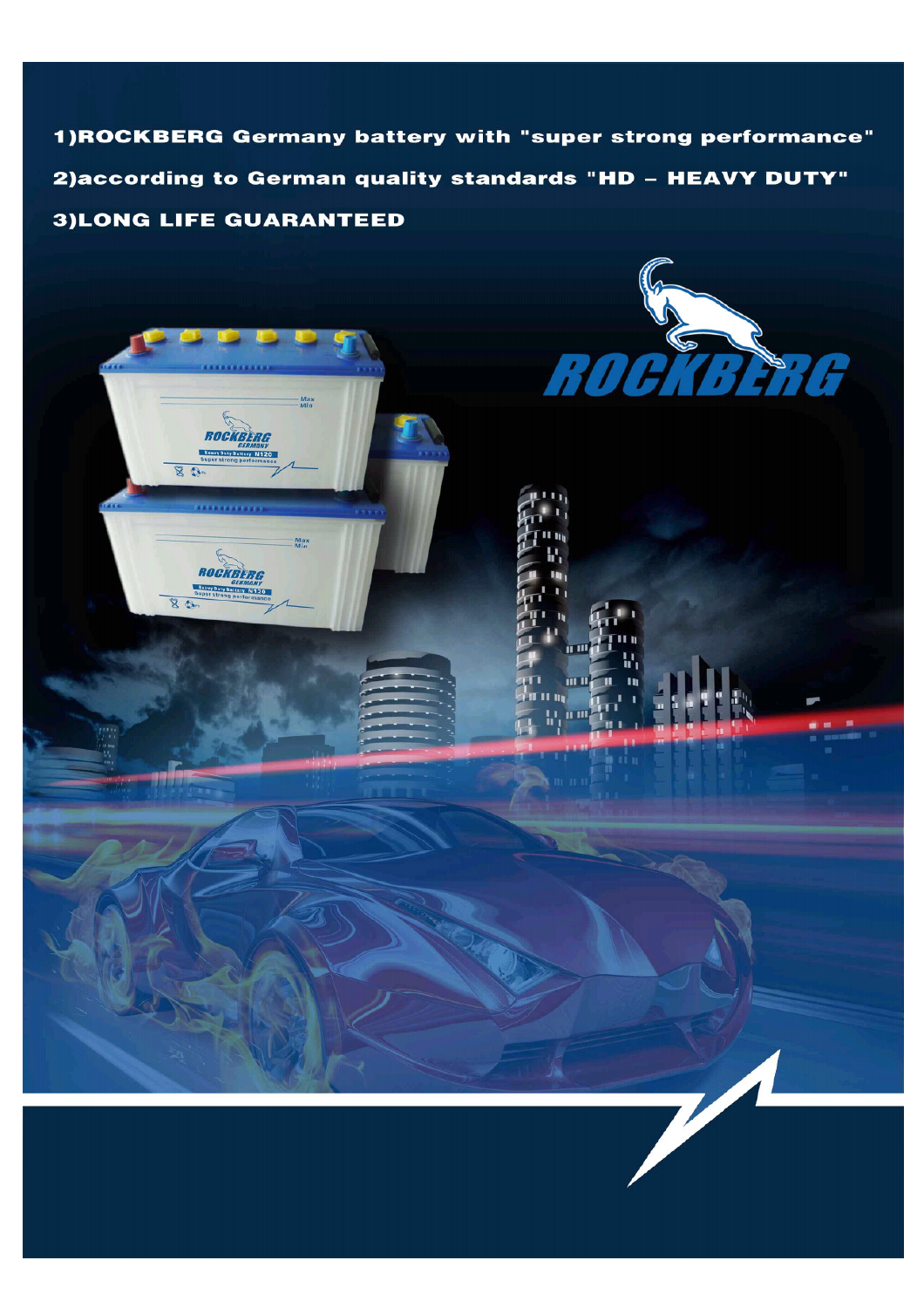## List of Contents - Main Groups

## ELECTRICAL EQUIPMENT

BATTERIES 1 A

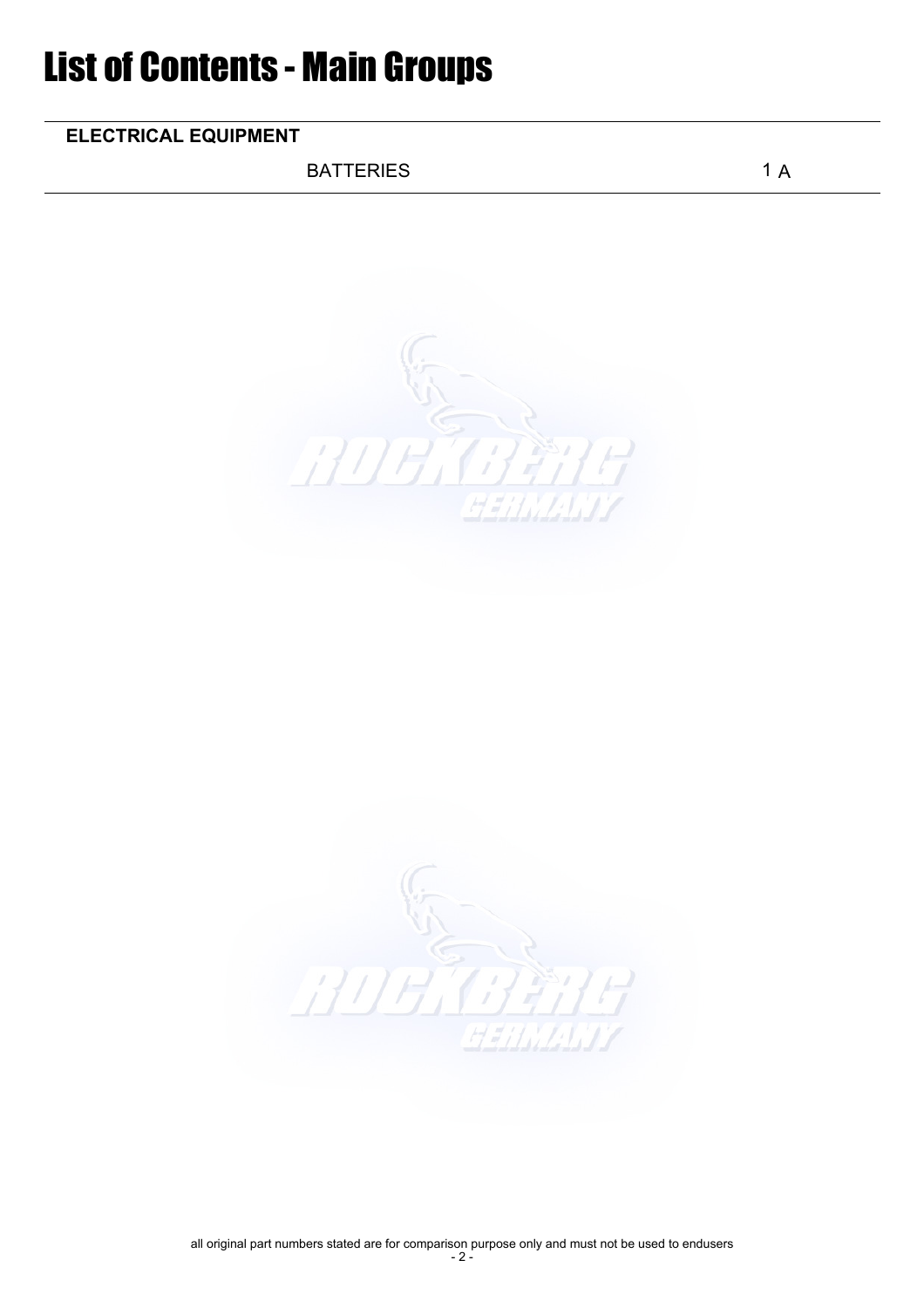

| R58811               |                  | battery dry charged, DIN type, 88AMP  |  |
|----------------------|------------------|---------------------------------------|--|
| R60026               |                  | battery dry charged, DIN type, 100AMP |  |
| R61017               |                  | battery dry charged, DIN type, 110AMP |  |
| R62034               |                  | battery dry charged, DIN type, 120AMP |  |
| R63511               |                  | battery dry charged, DIN type, 135AMP |  |
| R65012               |                  | battery dry charged, DIN type, 150AMP |  |
| R67018               |                  | battery dry charged, DIN type, 170AMP |  |
| R92055               |                  | battery 12V - dry - N50=50Ah          |  |
| <b>OE Reference:</b> |                  |                                       |  |
| <b>ROCKBERG</b>      | N50              |                                       |  |
| R92056               |                  | battery 12V - dry - N70=70Ah          |  |
| <b>OE Reference:</b> |                  |                                       |  |
| <b>ROCKBERG</b>      | N70              |                                       |  |
| R92057               |                  | battery 12V - dry - N100=100Ah        |  |
| <b>OE Reference:</b> |                  |                                       |  |
| <b>ROCKBERG</b>      | N <sub>100</sub> |                                       |  |
| R92058               |                  | battery 12V - dry - N120=120Ah        |  |
| <b>OE Reference:</b> |                  |                                       |  |
| <b>ROCKBERG</b>      | N120             |                                       |  |
| R92059               |                  | battery 12V - dry - N150=150Ah        |  |
| <b>OE Reference:</b> |                  |                                       |  |
| <b>ROCKBERG</b>      | N <sub>150</sub> |                                       |  |
| R92060               |                  | battery 12V - dry - N170=170Ah        |  |
| <b>OE Reference:</b> |                  |                                       |  |
| <b>ROCKBERG</b>      | N170             |                                       |  |
|                      |                  |                                       |  |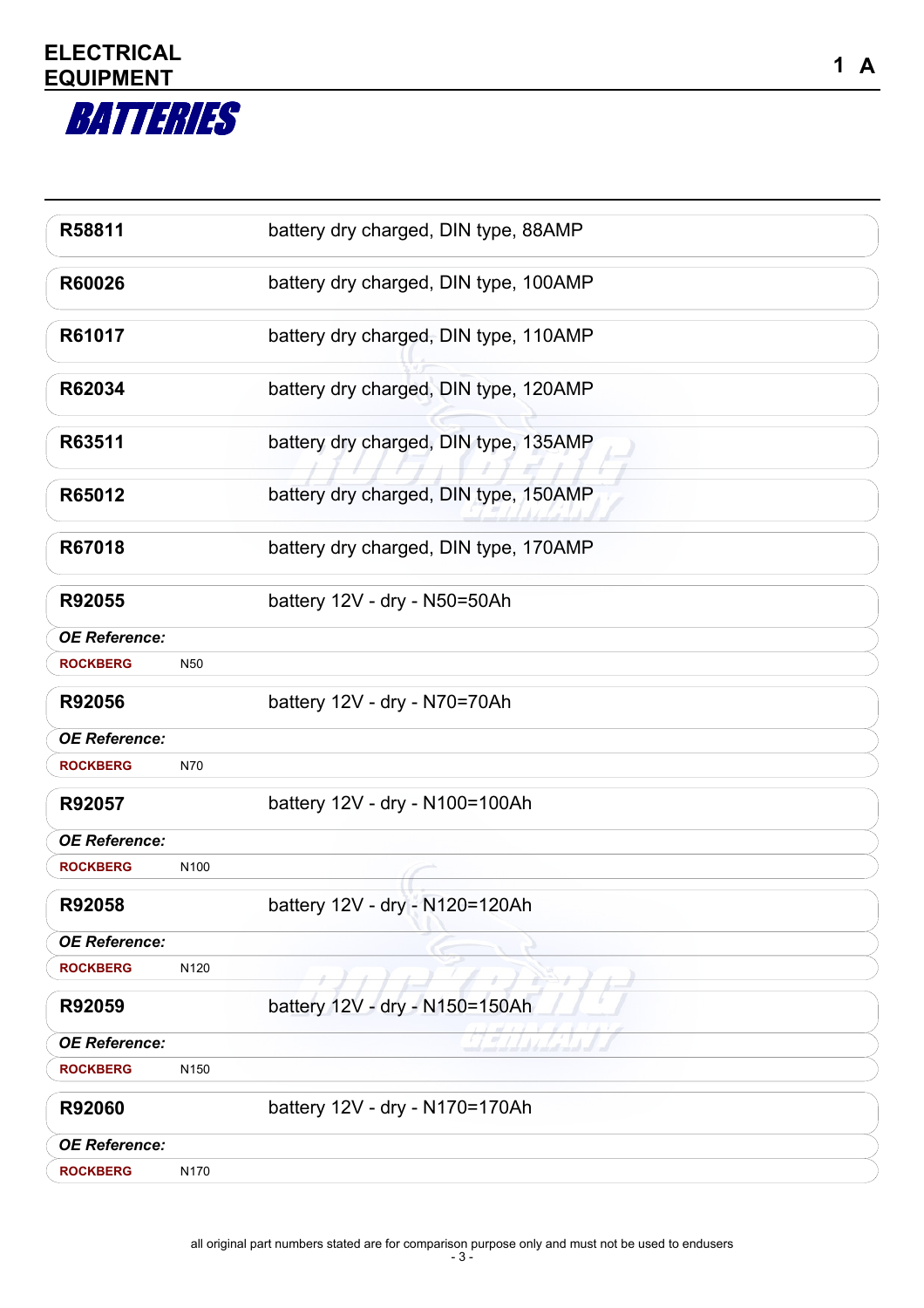| <b>ELECTRICAL</b><br><b>EQUIPMENT</b> | <b>BATTERIES</b>               | 1<br>$\mathbf{A}$ |
|---------------------------------------|--------------------------------|-------------------|
| R92061                                | battery 12V - dry - N200=200Ah |                   |
| <b>OE Reference:</b>                  |                                |                   |
| <b>ROCKBERG</b>                       | N200                           |                   |
| R92235                                | battery                        |                   |
| <b>OE Reference:</b>                  |                                |                   |
| <b>ROCKBERG</b>                       | <b>N40/NS60R</b>               |                   |
| R92236                                | battery, maintenance-free      |                   |
| <b>OE Reference:</b>                  |                                |                   |
| <b>ROCKBERG</b>                       | N50 MF/NS70R                   |                   |
| R92237                                | battery, maintenance-free      |                   |
| <b>OE Reference:</b>                  |                                |                   |
| <b>ROCKBERG</b>                       | N70 MF/N70Z R                  |                   |
| R92238                                | battery, maintenance-free      |                   |
| <b>OE Reference:</b>                  |                                |                   |
| <b>ROCKBERG</b>                       | <b>N100 MF</b>                 |                   |
| R92239                                | battery, maintenance-free      |                   |
| <b>OE Reference:</b>                  |                                |                   |
| <b>ROCKBERG</b>                       | <b>N120 MF</b>                 |                   |
| R92240                                | battery, maintenance-free      |                   |
| <b>OE Reference:</b>                  |                                |                   |
| <b>ROCKBERG</b>                       | N150 MF                        |                   |

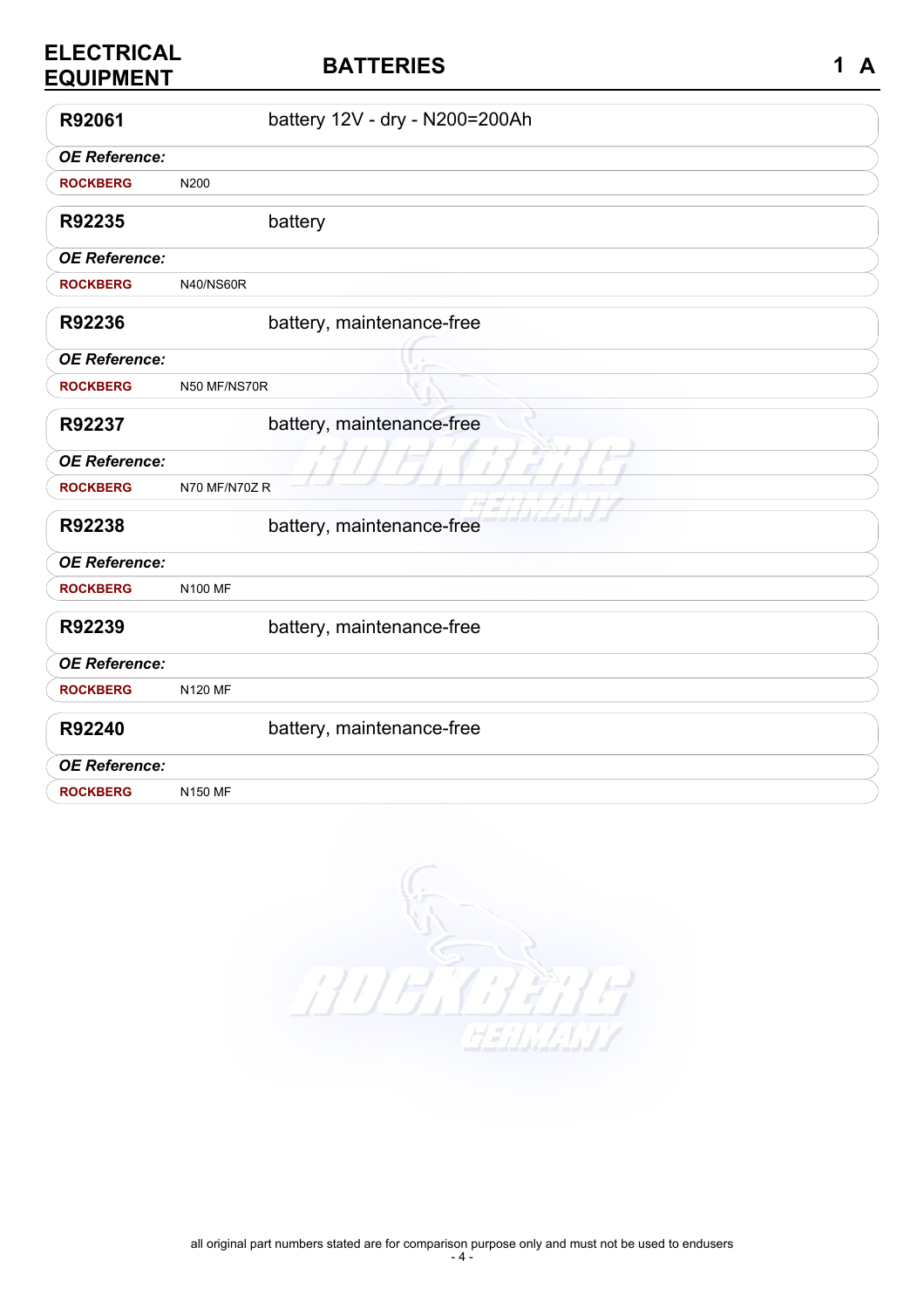## INDEX

| Part Nr.         |                                               | Page Part Nr. | Page Part Nr. | Page Part Nr. | Page Part Nr. | Page Part Nr.<br>Page |
|------------------|-----------------------------------------------|---------------|---------------|---------------|---------------|-----------------------|
| R58811           | $\begin{array}{c c} 0003 \\ 0003 \end{array}$ |               |               |               |               |                       |
| R60026           |                                               |               |               |               |               |                       |
| R61017           | 0003                                          |               |               |               |               |                       |
| R62034           | 0003                                          |               |               |               |               |                       |
| R63511           | 0003                                          |               |               |               |               |                       |
| R65012<br>R67018 | 0003<br>0003                                  |               |               |               |               |                       |
| R92055           | 0003                                          |               |               |               |               |                       |
| R92056           | 0003                                          |               |               |               |               |                       |
| R92057           | 0003                                          |               |               |               |               |                       |
| R92058           | 0003                                          |               |               |               |               |                       |
| R92059           | 0003                                          |               |               |               |               |                       |
| R92060           | 0003                                          |               |               |               |               |                       |
| R92061           | 0004                                          |               |               |               |               |                       |
| R92235           | 0004                                          |               |               |               |               |                       |
| R92236           | 0004                                          |               |               |               |               |                       |
| R92237           | 0004<br>0004                                  |               |               |               |               |                       |
| R92238<br>R92239 | 0004                                          |               |               |               |               |                       |
| R92240           | 0004                                          |               |               |               |               |                       |
|                  |                                               |               |               |               |               |                       |
|                  |                                               |               |               |               |               |                       |
|                  |                                               |               |               |               |               |                       |
|                  |                                               |               |               |               |               |                       |
|                  |                                               |               |               |               |               |                       |
|                  |                                               |               |               |               |               |                       |
|                  |                                               |               |               |               |               |                       |
|                  |                                               |               |               |               |               |                       |
|                  |                                               |               |               |               |               |                       |
|                  |                                               |               |               |               |               |                       |
|                  |                                               |               |               |               |               |                       |
|                  |                                               |               |               |               |               |                       |
|                  |                                               |               |               |               |               |                       |
|                  |                                               |               |               |               |               |                       |
|                  |                                               |               |               |               |               |                       |
|                  |                                               |               |               |               |               |                       |
|                  |                                               |               |               |               |               |                       |
|                  |                                               |               |               |               |               |                       |
|                  |                                               |               |               |               |               |                       |
|                  |                                               |               |               |               |               |                       |
|                  |                                               |               |               |               |               |                       |
|                  |                                               |               |               |               |               |                       |
|                  |                                               |               |               |               |               |                       |
|                  |                                               |               |               |               |               |                       |
|                  |                                               |               |               |               |               |                       |
|                  |                                               |               |               |               |               |                       |
|                  |                                               |               |               |               |               |                       |
|                  |                                               |               |               |               |               |                       |
|                  |                                               |               |               |               |               |                       |
|                  |                                               |               |               |               |               |                       |
|                  |                                               |               |               |               |               |                       |
|                  |                                               |               |               |               |               |                       |
|                  |                                               |               |               |               |               |                       |
|                  |                                               |               |               |               |               |                       |
|                  |                                               |               |               |               |               |                       |
|                  |                                               |               |               |               |               |                       |
|                  |                                               |               |               |               |               |                       |
|                  |                                               |               |               |               |               |                       |
|                  |                                               |               |               |               |               |                       |
|                  |                                               |               |               |               |               |                       |
|                  |                                               |               |               |               |               |                       |
|                  |                                               |               |               |               |               |                       |
|                  |                                               |               |               |               |               |                       |
|                  |                                               |               |               |               |               |                       |
|                  |                                               |               |               |               |               |                       |
|                  |                                               |               |               |               |               |                       |

all original part numbers stated are for comparison purpose only and must not be used to endusers